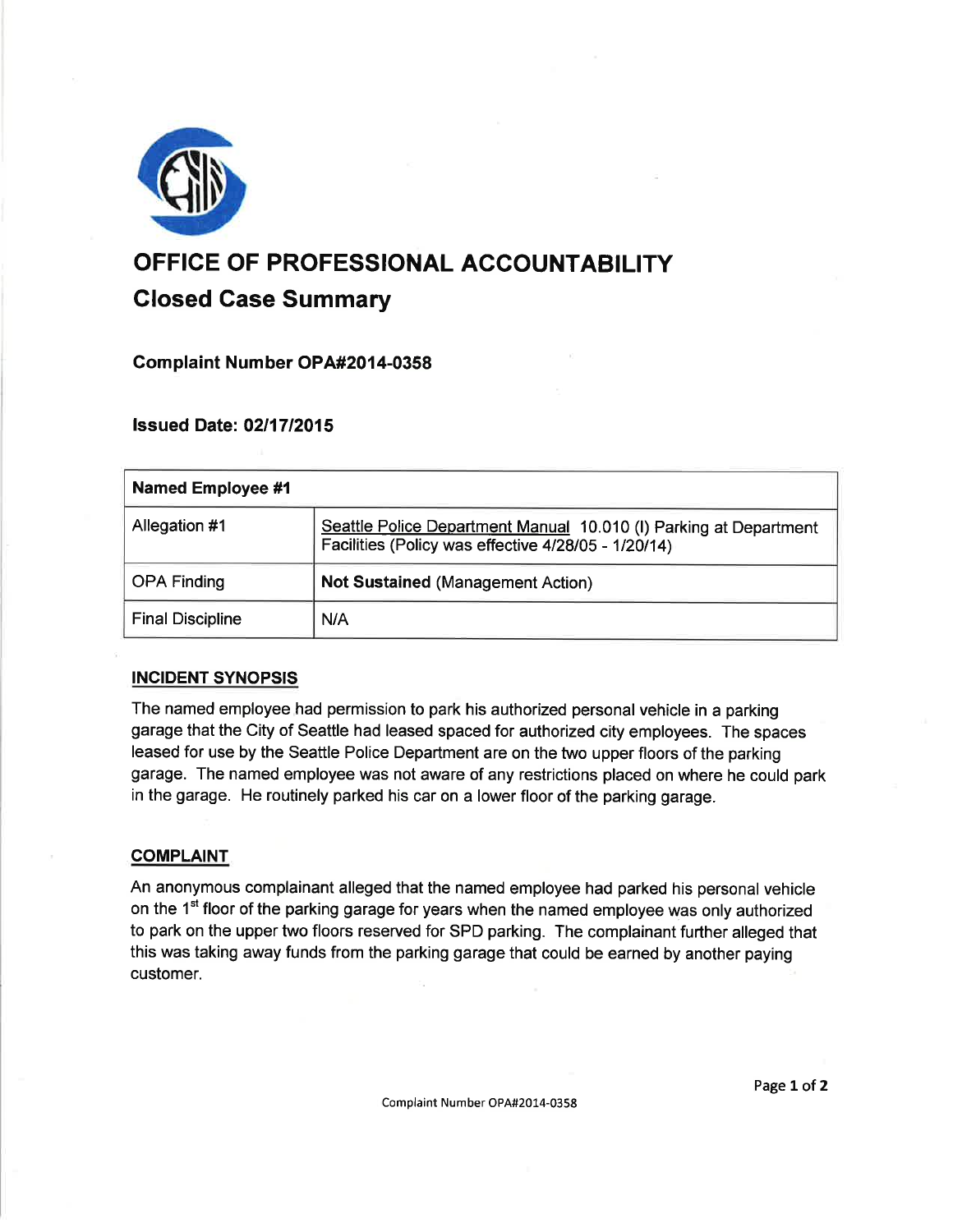## **INVESTIGATION**

The OPA investigation included the following actions:

- 1. Review of the complaint e-mail
- 2. Consultation with the Seattle Ethics and Elections Commission
- 3. lnterviews of witnesses
- 4. lnterviews of SPD employees

#### ANALYSIS AND CONCLUSION

Based on the investigation, there was no reference found in the Seattle Police Manual or any governing policy of the parking garage that limited SPD authorized personnel to parking only on the two upper floors of the garage. The garage manager was not aware of any written policy that limited SPD authorized personnel to certain floors but thought it was just understood that they should only park on the two upper floors of the parking garage.

#### **FINDINGS**

#### Named Employee #l

There was no evidence to support that the named employee knew he was parking where he should not, and there is no evidence to prove that his actions deprived the parking garage of revenue. At the same time, if the City's intent to require SPD personnel with daily parking privileges in this garage to park onlv on certain floors, this needs to be clearly communicated to those employees. Therefore a finding of Not Sustained (Management Action) was issued for Parking at Department Facilities.

The OPA Director's letter of Management Action recommendation to the Chief of Police is attached to this report.

NOTE: The Seattle Police Department Manual policies cited for the allegation(s) made for this OPA lnvestigation are policies that were in effect during the time of the incident. The issued date of the policy is listed.

Complaint Number OPA#20L4-0358